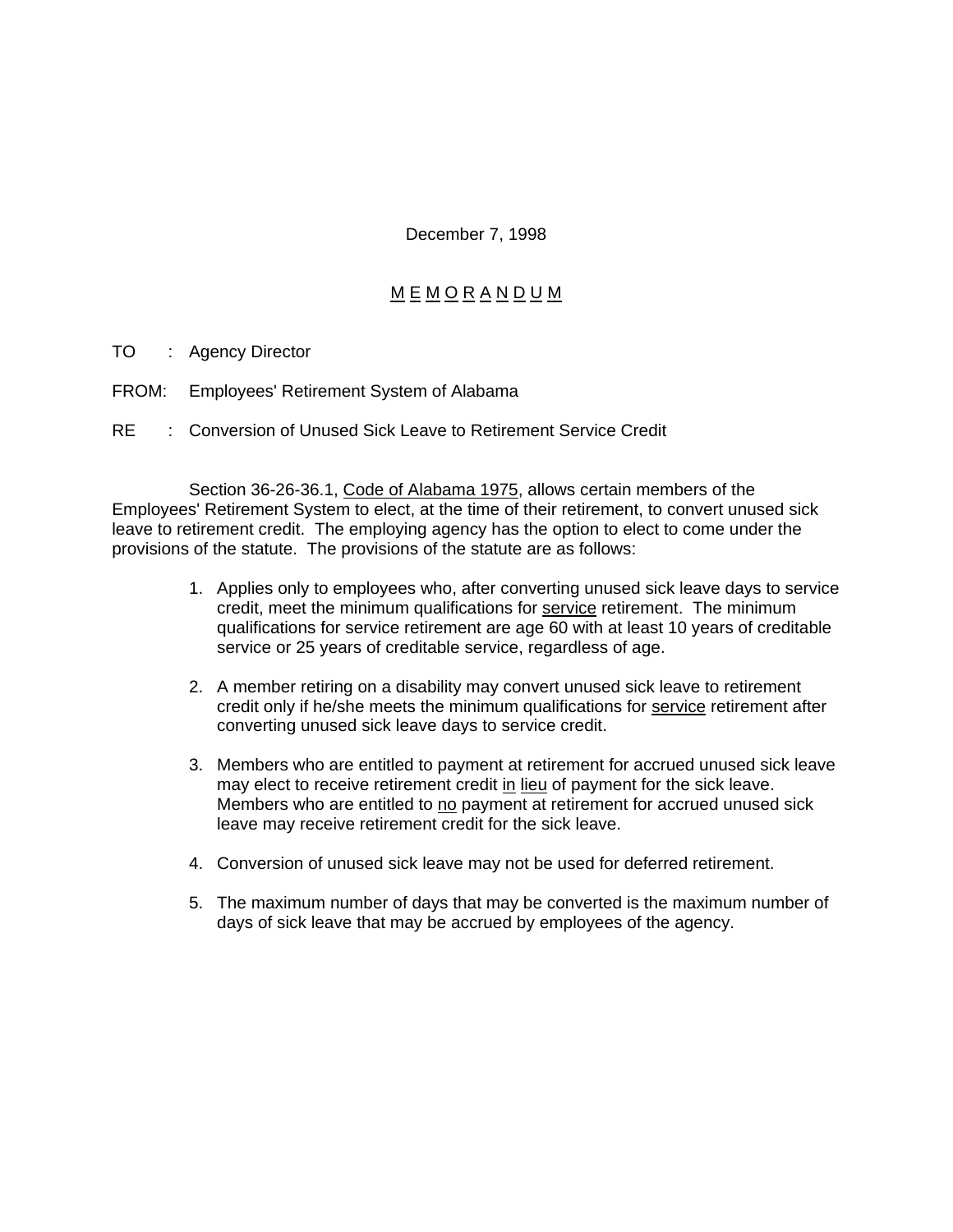The following chart will be used by the Retirement System to convert sick leave to retirement service credit. Please note that the chart lists accrued sick leave days through 370. However, under the provisions of §36-26-36.1, the maximum number of days that may be converted is based upon the accrual limits of the agency.

| <b>Accrued Sick Leave Days</b> | <b>Service Credits (Months)</b> |
|--------------------------------|---------------------------------|
| $0 - 10$                       | 0                               |
| $11 - 30$                      | 1                               |
| $31 - 50$                      | $\overline{2}$                  |
| 51-70                          | 3                               |
| 71-90                          | 4                               |
| 91-110                         | 5                               |
| 111-130                        | 6                               |
| 131-150                        | 7                               |
| 151-170                        | 8                               |
| 171-190                        | 9                               |
| 191-210                        | 10                              |
| 211-230                        | 11                              |
| 231-250                        | 12                              |
| 251-270                        | 13                              |
| 271-290                        | 14                              |
| 291-310                        | 15                              |
| 311-330                        | 16                              |
| 331-350                        | 17                              |
| 351-370                        | 18                              |

If your agency wishes to come under the provisions of §36-26-36.1 as described above, please use the enclosed Model Resolution as a guide in preparing a Resolution to elect to come under the provisions of the statute.

If you have any questions regarding this matter, please notify this office.

/jmb

Enc.

cc: File